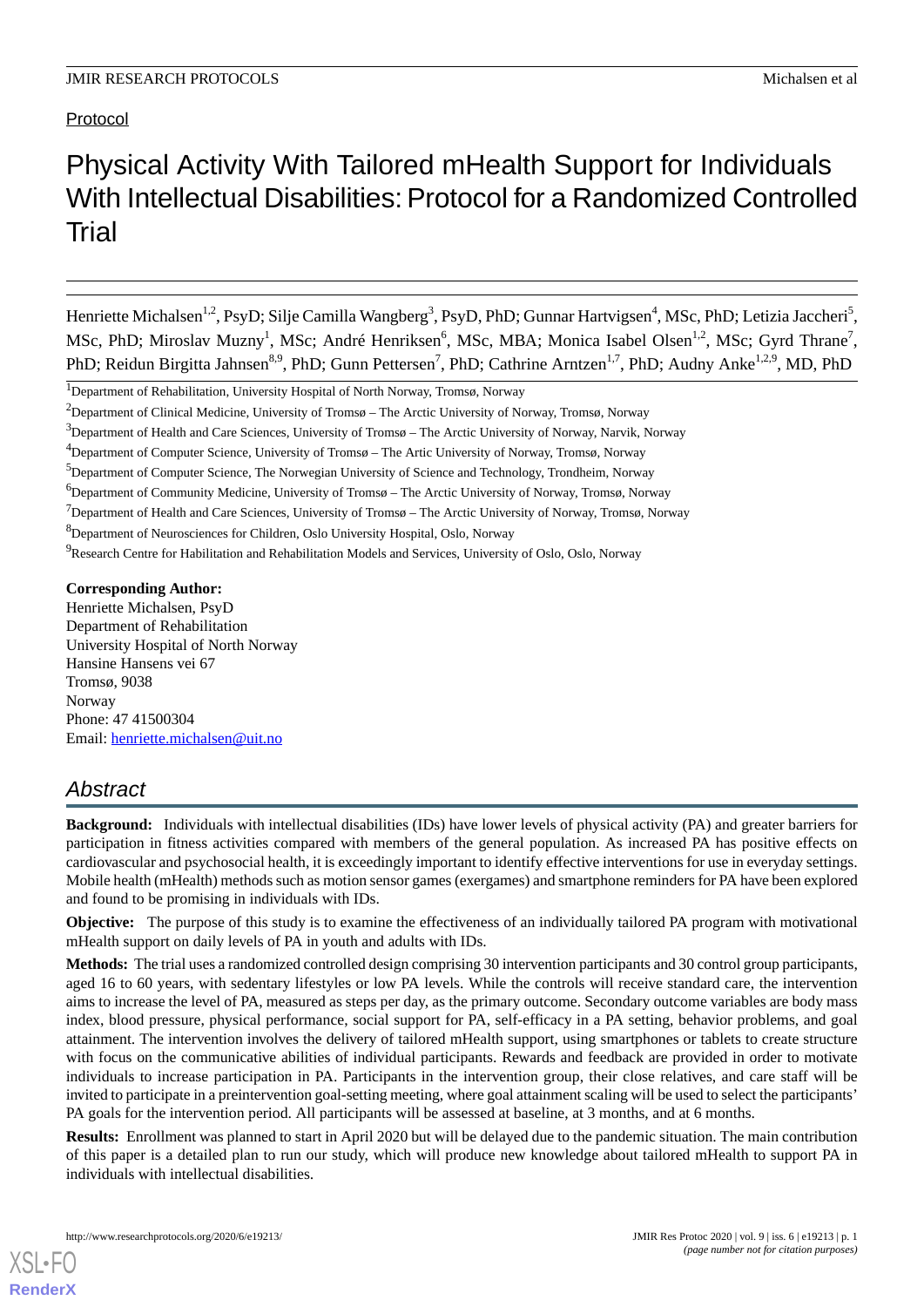**Conclusions:** We expect the new intervention to perform better than standard care in terms of improved PA, improved self-efficacy, and social support for activities. Technology offers new opportunities to promote healthy behaviors. The results of the study will determine the effectiveness and sustainability of a tailored mHealth support intervention to increase PA in youth and adults with IDs.

**Trial Registration:** ClinicalTrials.gov NCT04079439; https://clinicaltrials.gov/ct2/show/NCT04079439 **International Registered Report Identifier (IRRID):** PRR1-10.2196/19213

(JMIR Res Protoc 2020;9(6):e19213) doi: [10.2196/19213](http://dx.doi.org/10.2196/19213)

#### **KEYWORDS**

intellectual disability; physical activity; technology; mHealth; mobile phone; goal attainment; social support; self-efficacy

### *Introduction*

The prevalence of intellectual disabilities (IDs) is estimated to be 1% of the world's population [\[1](#page-7-0),[2\]](#page-7-1). Compared with the general population, individuals with IDs have worse health and lower levels of activity [[3-](#page-7-2)[5\]](#page-7-3), and they have greater barriers for participating in fitness activities [[6\]](#page-7-4) and accessing health care services [[7,](#page-7-5)[8](#page-7-6)].

#### **Physical Activity Guidelines**

The World Health Organization (WHO) guidelines for physical activity (PA) state that typical adults should spend a minimum of 150 minutes per week engaged in moderate-intensity PA or 75 minutes engaged in vigorous-intensity PA [\[9\]](#page-7-7). One systematic review found that only 9% of individuals with IDs met the WHO´s minimum PA guidelines [\[4](#page-7-8)]. Norwegian guidelines are in line with the international guidelines and recommend 150 minutes of moderate- to vigorous-intensity PA per week for adults [[10\]](#page-7-9) and 60 minutes per day for children and youths [[11\]](#page-7-10). As high PA is a determinant of health and increased activity has positive effects on cardiovascular and psychosocial health, identifying effective interventions for use in everyday settings is exceedingly important.

#### **Physical Activity Interventions**

Some well-designed studies have not been able to demonstrate improved levels of PA in intervention groups of individuals with IDs after the intervention period has ended. One theory-based randomized controlled study of adults with all types of IDs did not find any significant increases in levels of PA (steps per day) using a walking program [\[12](#page-7-11)]. Furthermore, the results of a cluster-randomized study of older adults in the Netherlands showed marginal effects and substantial missing data, despite being well prepared with a published protocol and using day-activity centers for the intervention [\[13](#page-7-12)]. Past controlled studies on the effects of PA interventions on individuals with IDs have primarily included adults with mild to moderate IDs, and effect sizes have been small [\[5](#page-7-3),[14\]](#page-7-13). Some studies have reported improved effects on physical fitness indicators such as balance and muscle strength [[15\]](#page-8-0), psychological well-being [\[16](#page-8-1)], perception of social competence [[17\]](#page-8-2), and work routines [[14\]](#page-7-13) after increasing levels of PA. One recent study included individuals with severe or profound IDs in a technology-aided program for promotion of PA and found positive results in energy expenditure and independent engagement in light to moderate PA [\[18](#page-8-3)], but with a small number of participants. Findings from previous studies indicate

that a more flexible approach [\[19](#page-8-4)], greater use of theory in intervention design, stronger research design (as there are few randomized controlled studies), and better translation of interventions to community-based settings [\[20](#page-8-5)] are needed. Future studies could also have an ecological approach, where the interplay between individual, interpersonal, and environmental factors are considered [\[1](#page-7-0),[21](#page-8-6)]. Motivational issues have been challenging, particularly for approaches that aim for sustainable effects [\[17](#page-8-2)], and should be considered when designing future PA interventions.

#### **Mobile Health Interventions**

Mobile health (mHealth) provides a wide range of possibilities for monitoring and motivating individuals in the self-management of chronic illnesses [[22-](#page-8-7)[24](#page-8-8)]. Motion sensor games (exergames) have been explored and have been found to be promising in individuals with IDs [\[25](#page-8-9)]. For these solutions to move out of the lab and into actual use, they need to first meet users' needs [\[26](#page-8-10)]. The mobile platform is ubiquitous, and the touch interface has proven to have a low level of cognitive demand and could be used to improve adherence to PA [[27\]](#page-8-11). At present, few mobile apps have incorporated games strategies, such as goal setting or rewards, to increase PA in individuals with various disabilities [\[28](#page-8-12)]. To our knowledge, there has been only 1 preliminary report (letter) of a randomized controlled trial using smartphone support to increase motivation for PA in youth and adults with IDs [\[29](#page-8-13)].

Methods that could facilitate the development of individualized mHealth support solutions include tailoring, individual goal setting [\[30](#page-8-14)], and adjusting communication to meet the specific needs of individuals with IDs [\[31](#page-8-15)]. Studies on motivation for PA in the IDs population have shown that predictability with routine and familiarity, communication of purpose, and enjoyable and social activities promote motivation and participation [\[21](#page-8-6),[32\]](#page-8-16). Family and care staff involvement will be central, and we expect the study's implementation in a natural setting to enhance the effect [\[33](#page-8-17)]. We also expect the systematic use of mHealth with rewards and gamification to be beneficial. In Norway, many individuals with IDs have a smartphone or a tablet that they can use for tailored PA interventions. However, this use has not been tested previously. We expect a motivational app for smartphones and tablets to promote adherence to PA in individuals with IDs. According to the *World Report on Disability*, health promotion efforts targeting this population can improve lifestyle behaviors [\[34](#page-8-18)]. The report states that these individuals have the right to be included in all PA programs.

```
XS-FO
RenderX
```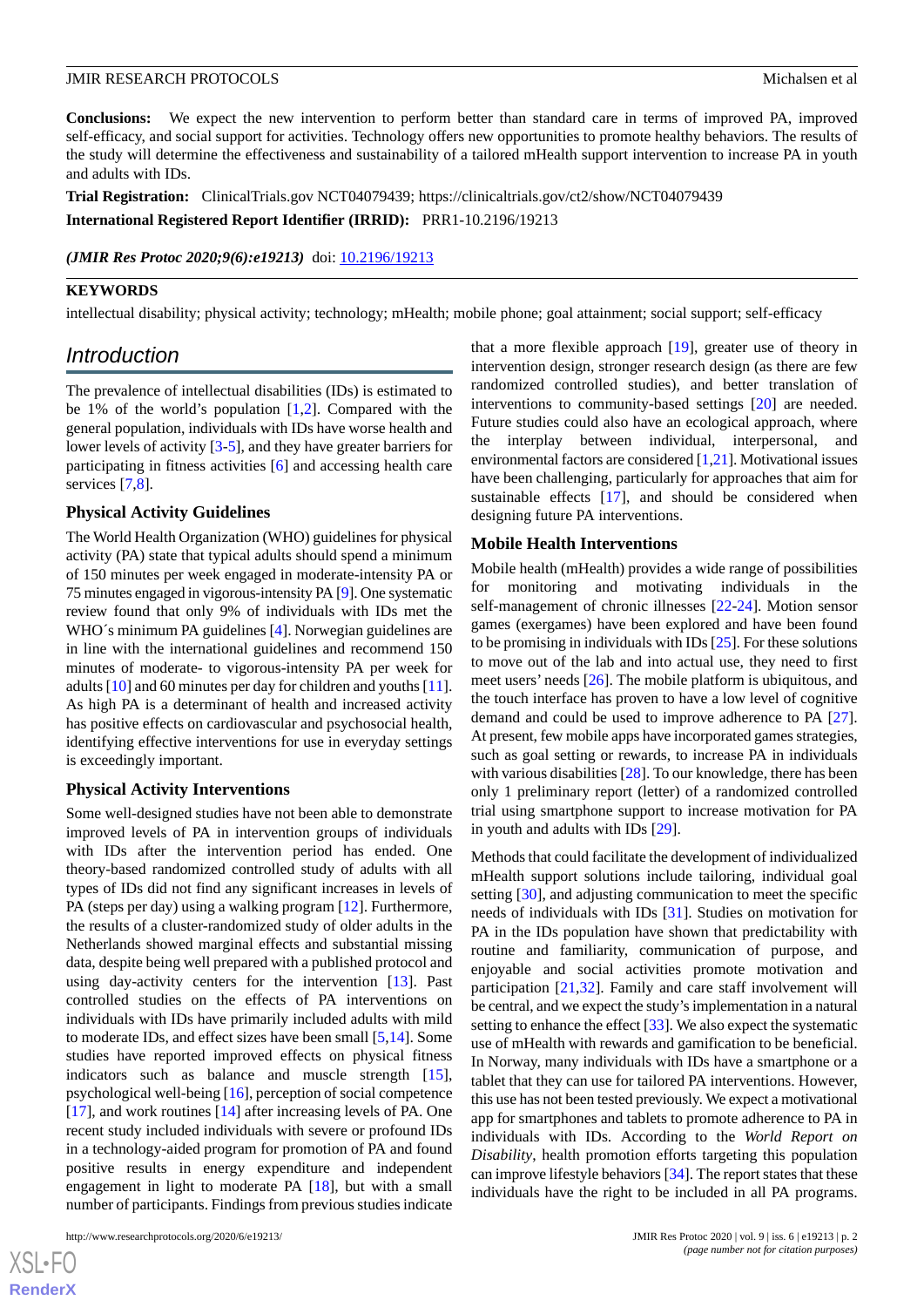Thereby, the present study aims to examine the effectiveness of an individually tailored PA program with motivational mHealth support on everyday levels of PA in youth and adults with IDs, targeting individual, contextual, and interactional factors of PA participation [\[21](#page-8-6)]. In addition to higher levels of PA, we expect improvements in psychological health, self-efficacy in activities [[32\]](#page-8-16), and social support for physical activity participation [\[35](#page-8-19)].

## *Methods*

#### **Design**

The current study has a randomized controlled clinical design with assessments at baseline, 3 months, and 6 months. Participants will receive either the tailored mHealth-supported PA program or standard care with access to the mHealth support system once the trial is completed. Family and care staff will be involved in the program for support and follow-up.

#### **Participants**

A total of 60 participants will be recruited into the trial through health care and other related organizations in the municipality of Tromsø in northern Norway. Information about the study will be delivered at meeting places, such as day and activity centers. If the number of included participants is insufficient, more municipalities in Northern Norway will be included, or a multicenter approach will be considered.

#### **Inclusion and Exclusion Criteria**

Individuals will be included if they have a sedentary lifestyle [[1\]](#page-7-0) or a low level of PA, determined with the question, "In how much of your leisure time have you been physically active in the last year?" [[8\]](#page-7-6). The question has 4 response categories and has been used in population-based studies of the general population [[36\]](#page-8-20) and in European health indicator studies of individuals with IDs [\[8](#page-7-6)]. Individuals with a sedentary lifestyle (eg, primarily engaged in reading, watching television, or other mainly sedentary activities) and a low level of PA (eg, engaged in walking or other light PA for less than 4 hours a week) will be included in the study. Other inclusion criteria will be as follows: (1) diagnosis of ID (mild, moderate, severe, or profound), (2) aged between 16 and 60 years, (3) ability to participate in the intervention, (4) ability to walk with or without support, and (5) able to provide written informed consent or written informed consent can be obtained from a representative. Prior to enrollment, all participants will be screened for readiness, and, if necessary, medical clearance will be obtained. The Physical Activity Readiness Questionnaire [\[37](#page-9-0)] will be used for this purpose. Exclusion criteria will be as follows: (1) medical contraindications for participation in programs with increased exercise as advised by the primary care or ID specialist physician, (2) high level of physical activity, and (3) inability to provide written informed consent and written informed consent cannot be obtained from a representative.

#### **Ethics**

This study has been approved by the Regional Committee for Medical and Health Research Ethics in northern Norway (number 2016/1770). The protocol has been registered at ClinicalTrials.gov under the identifier NCT04079439. The project adheres to the Consolidated Standards of Reporting Trials guidelines. Written informed consent will be obtained from each participant, their legal representative, or both prior to inclusion in the study and baseline assessment. If the participant has impaired capability to consent, consent will be sought from the nearest relative or guardian as well as from the individual with IDs, or as representative consent. Ethical issues will be continuously considered. Any adverse events will be recorded.

#### **Randomization**

Participants will be randomized with a computer program to either the PA intervention with mHealth support group or the standard care control group.

#### *Intervention Group*

This randomized controlled trial is part of our project to develop a tailored mHealth support system that promotes PA in individuals with IDs [\[38](#page-9-1)]. In previous parts of the project, we conducted a qualitative study on motivation for participation in PA for individuals with IDs [\[21](#page-8-6)], held workshops and collaborated with mHealth developers, and performed usability tests. This process is illustrated in [Figure 1.](#page-3-0)

Findings from the qualitative study, discussions in workshops, and creative meetings among developers and researchers showed that many individuals with IDs experience difficulties participating in PA because of individual, interactional, and contextual factors. Some of these factors include individual difficulties in initiating activities; preferences for fun and social activities; and lack of social support, availability of activities, resources and preparation, predictability, and collaboration in activities. After examination of these findings, a prototype of an app was created and presented in one of the workshops. The feedback was promising, and development of the mHealth support system continued. The main emphasis in the app is individually chosen activities, tailored communication, predictability, use of rewards, and involvement of support persons. Activities will be chosen during a goal attainment meeting (using goal attainment scaling) [[39\]](#page-9-2) with the individual with ID and a support person (usually a family member or health care provider). Goal attainment is widely used as an outcome measure within rehabilitation medicine [\[39](#page-9-2)] and has been used in studies with individuals with IDs [\[40](#page-9-3)]. The research group is familiar with the use of goalsetting processes in previous studies with individuals with IDs. The final intervention will consist of an advanced activity planner based on the platform for the app Active Leisure (Smart Cognition AS). Actiplan features and tracks daily physical activities. The app offers different interface options (symbols only, easy-to-read text, plain text, and read aloud). See [Figure 2](#page-3-1) for examples. The activity planner will mostly be used by the individual with ID and a support person (caregiver or health care provider). After completing an activity, a simple reward is available (eg, a smiling face or sharing a picture with other users of the app). The use of tailored communication [\[41](#page-9-4)] is available through personalization, including the use of the individual's first name in the activity planner, individually chosen activities, adjusted communication (eg, symbols, easy-to-read text, or plain text),

 $XS$  $\cdot$ FC **[RenderX](http://www.renderx.com/)**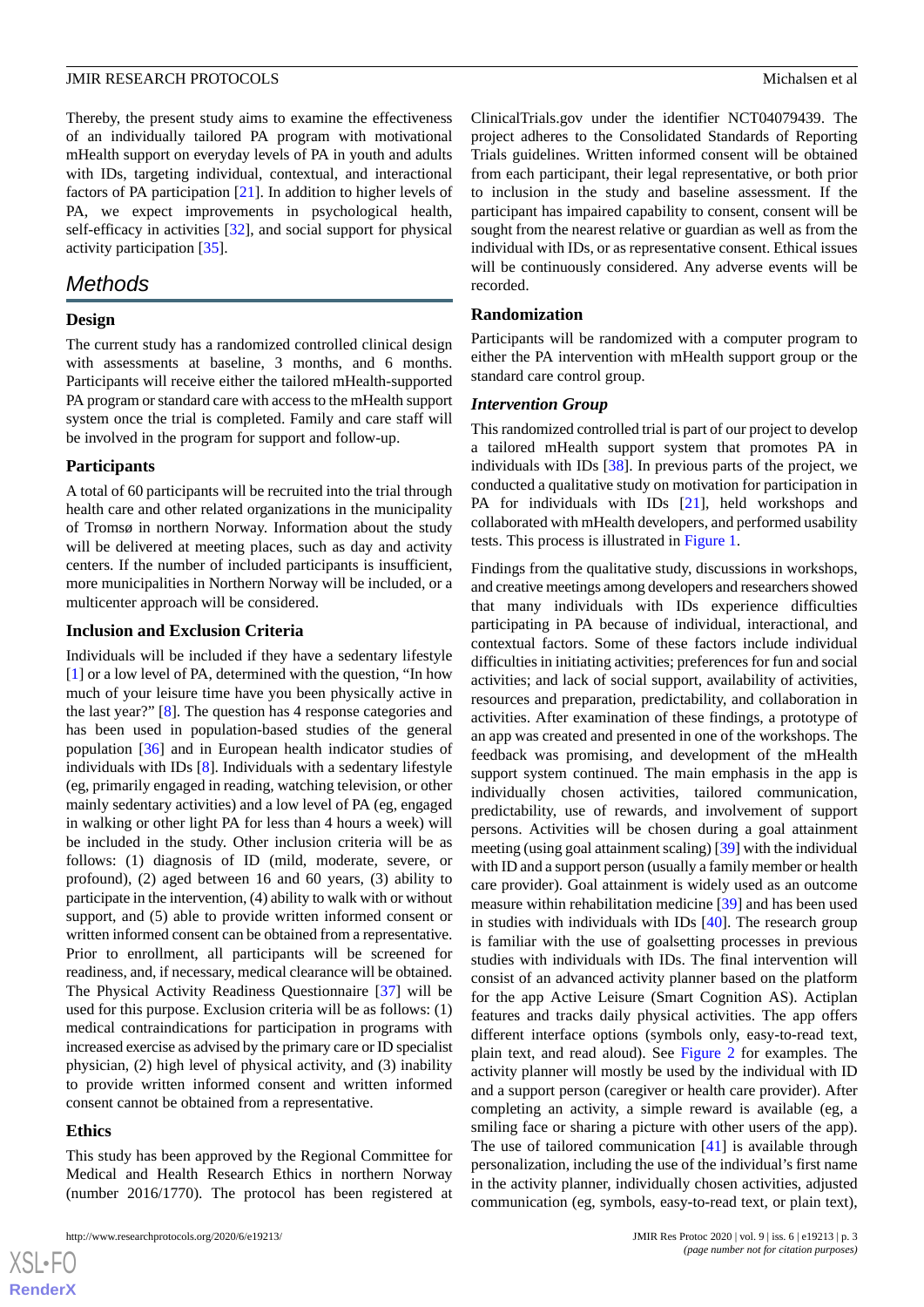preparation and planning, and feedback. Rewards and positive feedback after activities have been performed are expected to increase motivation, and thereby lead to higher levels of PA.

In addition, 3 individual exercise apps have been developed as potential alternatives that can be added to Actiplan: (1) an exergame or game-inspired app that promotes outdoor PA; (2) an ergometer bike or outdoor bike placed inside the home, with a mounted screen showing a video or other visually interesting

features; and (3) a game-inspired, avatar-based health platform for monitoring PA and motivating users to increase their PA levels [\[38](#page-9-1)].

To explore the participants' expectations and experiences of the intervention and the mHealth support, a qualitative pilot study recruiting 10 of the first participants in the intervention group will be performed.

<span id="page-3-0"></span>



<span id="page-3-1"></span>**Figure 2.** Interface options of the Actiplan app: symbols only, easy-to-read text, or plain text. The app also has read-aloud capabilities.

## Symbols only







 $XS$ -FO **[RenderX](http://www.renderx.com/)**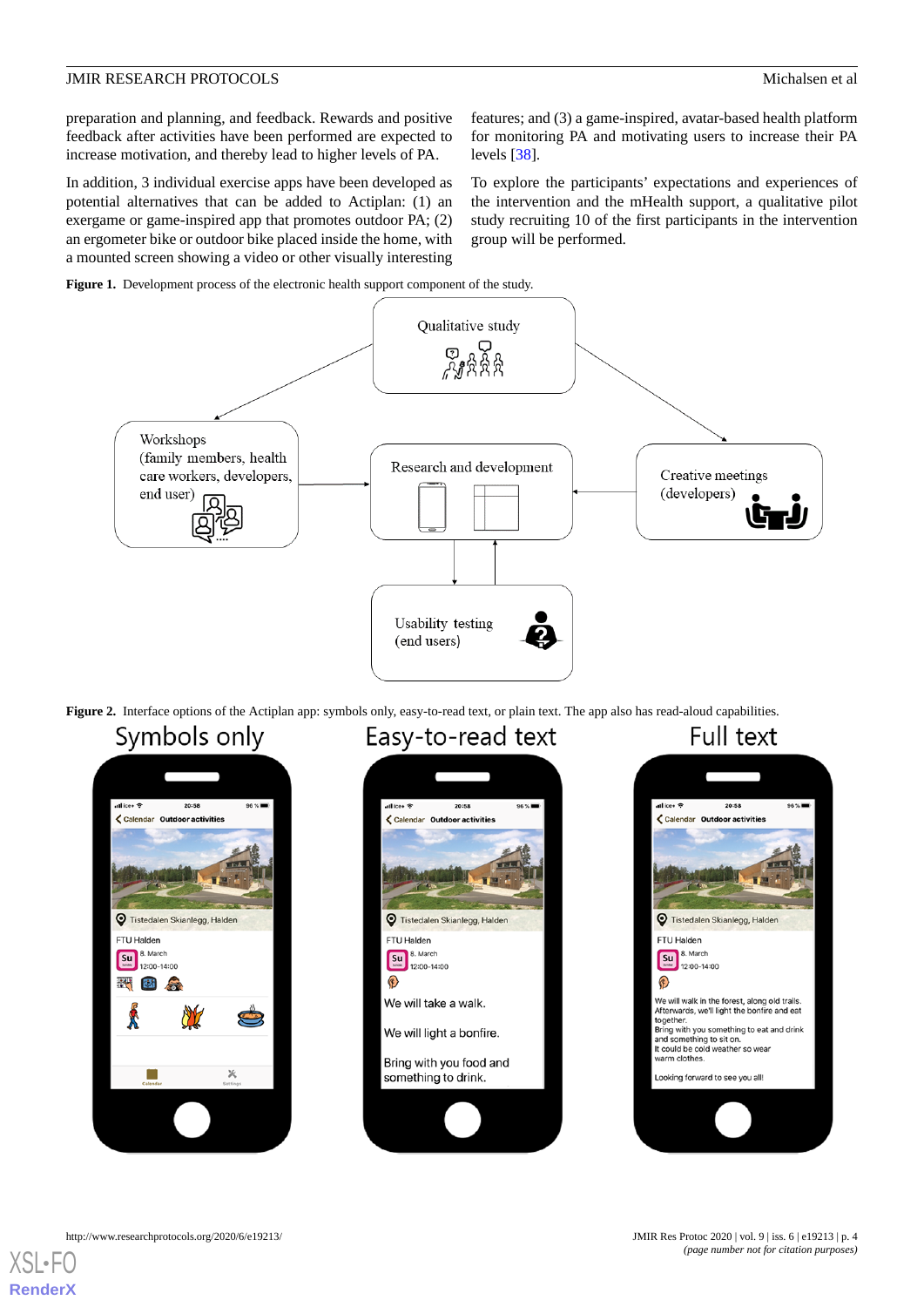#### *Control Group*

Participants in the control group will be administered the assessments at baseline, 3 months, and 6 months, and otherwise continue with their standard everyday activities during the study period. They will be invited to use the mHealth support system at the end of the 6-month intervention period.

#### **Data Collection**

Data will be collected at baseline, 3 months, and 6 months, as seen in [Figure 3](#page-4-0). Baseline data will include baseline PA activity level and will be collected before randomization. Follow-up data will be collected regardless of the participant's compliance with the study protocol. Participants and assessors will not be blinded. Background data on the participants will be collected at baseline and will include age, gender, educational level, marital status, living condition, employment status, educational status, job-related or day center activities, leisure time activities, smoking habits, level of ID (ie, mild, moderate, severe, or profound), genetic diagnosis, gross motor function classification [[42,](#page-9-5)[43\]](#page-9-6), communication level [\[44](#page-9-7)], medical history/readiness for the PA intervention, and use of medication. In addition, we will ask questions about barriers for participation in physical activities.

<span id="page-4-0"></span>**Figure 3.** Consolidated Standards of Reporting Trials flow diagram of the study. mHealth: mobile health.

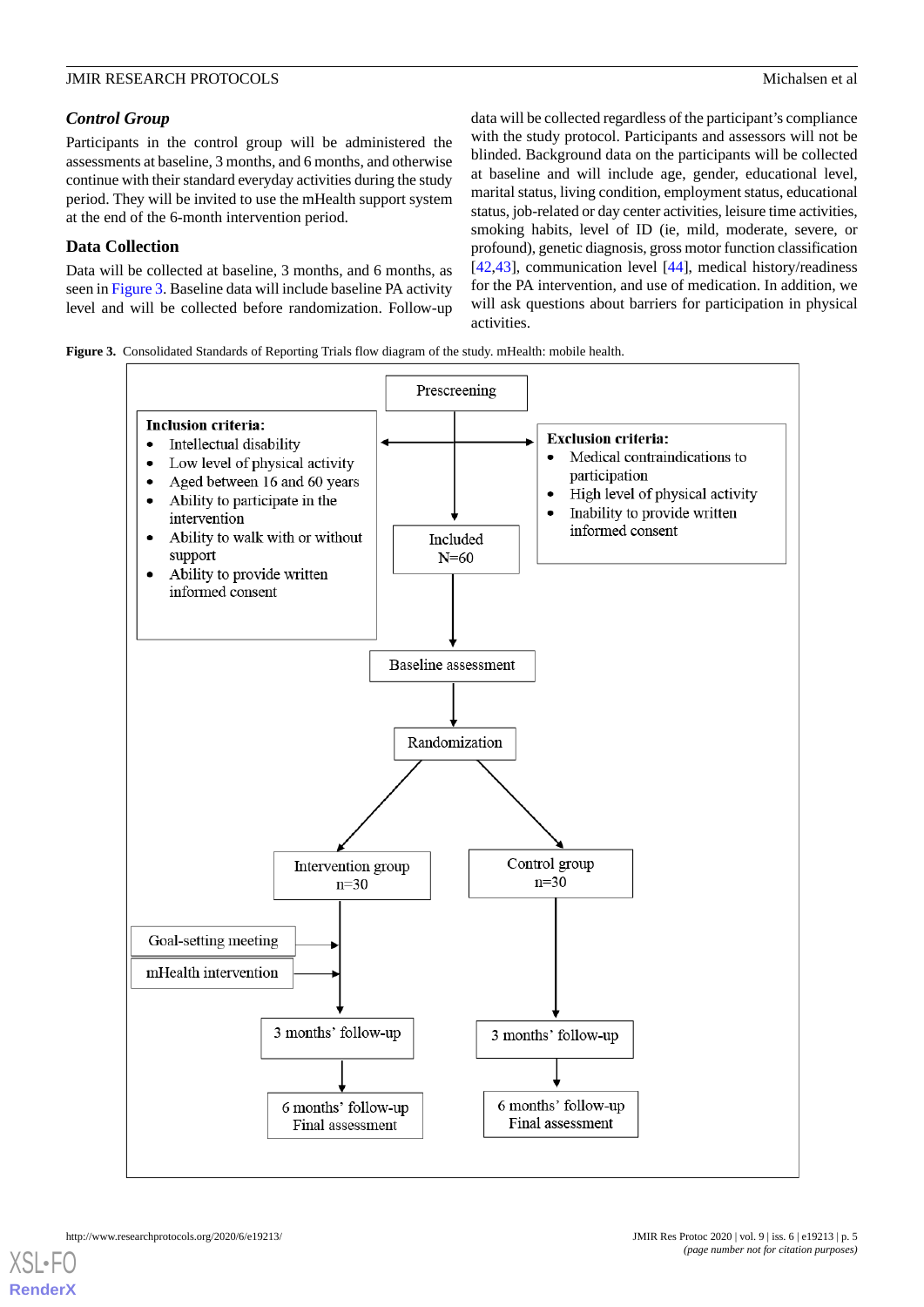#### *Primary Outcome*

The primary outcome of this study will be objectively measured PA, as assessed by steps per day measured with a wrist-worn commercial accelerometer (Fitbit Versa; Fitbit Inc). The device will assess level of PA and sedentary time [\[45](#page-9-8)]. The watch will be covered (neutral screen) during baseline and follow-up assessments in both the intervention and control groups. Screen neutrality is achieved by running a custom app on the watch that disables all buttons and prevents screen feedback (except showing current time). This app cannot be disabled by the

participant. Level of PA will be measured for 7 days at each assessment, with a minimum of 3 consecutive days of measurement because previous research has shown that 3 days of PA can predict the weekly level of PA [[14](#page-7-13)[,46](#page-9-9)]. Many of the commercial fitness trackers have been validated for use in research [[47\]](#page-9-10), including devices from Fitbit Inc [\[48](#page-9-11),[49\]](#page-9-12).

#### *Secondary Outcomes*

Secondary outcome measures will include minutes of moderate PA per day, PA questionnaire, body mass index, blood pressure, physical performance, social support for physical activity, self-efficacy in a PA setting, behavior problems, and goal attainment. See [Table 1](#page-5-0) for a summary of all outcome measures.

<span id="page-5-0"></span>**Table 1.** Summary of outcome measures.

| Measurement                                           | Type of outcome             | Measure                                                                                              |
|-------------------------------------------------------|-----------------------------|------------------------------------------------------------------------------------------------------|
| Steps per day                                         | Primary outcome             | Fitness tracker                                                                                      |
| Minutes of moderate activity                          | Secondary outcome           | Fitness tracker                                                                                      |
| Body mass index                                       | Secondary outcome           | kg/m <sup>2</sup>                                                                                    |
| Blood pressure                                        | Secondary outcome           | Blood pressure monitor                                                                               |
| Physical performance                                  | Secondary outcome           | Short Physical Performance Battery [50]                                                              |
| Behavior problems                                     | Secondary outcome           | Aberrant Behavior Checklist–Community [51]                                                           |
| Social support for PA and self-efficacy in PA setting | Secondary outcome           | The Self-Efficacy/Social Support for Activity for<br>Persons With Intellectual Disability scale [35] |
| Goal attainment                                       | Method, secondary outcome   | Goal attainment scaling [39]                                                                         |
| Satisfaction with life                                | Control for adverse effects | Satisfaction with life scale [52]                                                                    |

#### **Physical Activity**

The secondary PA outcome is the number of minutes of moderate PA per day, measured with the commercial accelerometer.

In addition, the International Physical Activity Questionnaire-Short Form, adapted to measure PA using proxy respondents, will be used [[53\]](#page-9-16). The International Physical Activity Questionnaire-Short Form is a 7-item questionnaire that assesses PA in the past 7 days at 4 intensity levels: (1) vigorous-intensity activity, such as aerobics, (2) moderate-intensity activity, such as leisure cycling, (3) walking, and (4) sitting.

#### **Body Mass Index and Blood Pressure**

Body mass index will be calculated in  $\text{kg/m}^2$  [\[54](#page-9-17)]. Blood pressure will be measured using a blood pressure monitor (Welch Allyn Inc). Height will be measured in meters with a stadiometer (Seca GmbH), with the participant wearing no shoes. Weight will be measured in kilograms with an analog floor scale (Seca GmbH), with participants wearing no shoes or outdoor jackets/gear. Waist circumference will be measured 1 cm above the navel.

#### **Physical Performance**

[XSL](http://www.w3.org/Style/XSL)•FO **[RenderX](http://www.renderx.com/)**

The Short Physical Performance Battery (SPPB) will be used to assess physical performance. The SPPB is a screening test designed to evaluate physical performance and predict disability in older adult populations [\[50](#page-9-13)]. The SPPB is mainly a measure

of lower-extremity function and consists of 3 subtests: static balance, gait speed, and lower limb strength. To measure static balance, the participant is asked to stand with feet in the side-by-side, semitandem, and tandem positions, for 10 seconds each, to his or her best ability. Gait speed is measured with a 4-m (13-ft) walk at the individual´s habitual pace. Lower limb strength is measured by having the participant rise from a chair with arms folded across his or her chest, to his or her best ability. Subtest scores range from 0 (inability perform the test) to 4 (highest level of performance). The SPPB has been validated [[55\]](#page-9-18), and reference values have been published [\[56](#page-9-19)]. The Norwegian version of the SPPB appears to have acceptable reliability as well as good internal consistency in an older population with and without dementia [\[57](#page-9-20)]. The SPPB has been used in people with mild and moderate IDs [[58](#page-9-21)[,59](#page-10-0)].

#### **Behavior Problems**

The Aberrant Behavior Checklist—Community (ABC-C) is a questionnaire designed to assess challenging behavior in children, youth, and adults with IDs [\[51\]](#page-9-14). The checklist consists of 58 items divided into 5 subscales: irritability, lethargy, stereotypy, hyperactivity, and inappropriate speech. It is a proxy measure requiring knowledge of the person with ID. Each item is scored on a scale of 0 to 3 (3 indicating the highest severity). The ABC-C is a widely used behavioral rating scale used among people with IDs. A Norwegian study [[60\]](#page-10-1) examined the construct validity of the Norwegian ABC in a clinical sample of children and youths in Norway and found satisfactory psychometric properties for the ABC, with the exception of the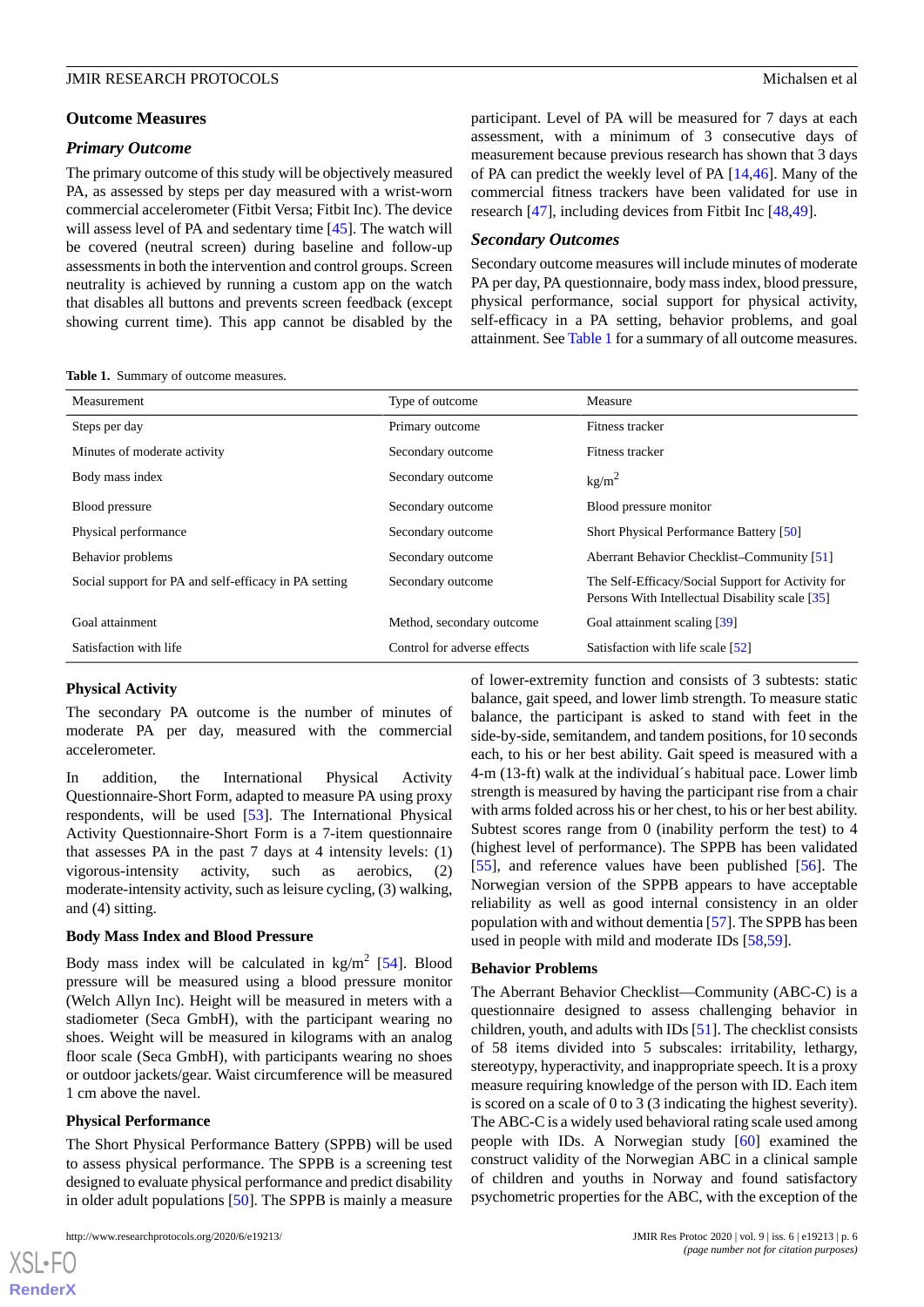inappropriate speech factor. The Cronbach coefficients were adequate to excellent, with coefficients ranging from .76 to .95. The ABC subscales were moderately to highly correlated with one another (*r*=0.41-0.78, *P*<.001).

#### **Social Support for Physical Activity and Self-Efficacy in a PA Setting**

The Self-Efficacy/Social Support for Activity for Persons with Intellectual Disability scale [[35\]](#page-8-19) is a questionnaire consisting of 4 subscales. One subscale measures self-efficacy for overcoming barriers to leisure PA. The last 3 subscales measure social support for leisure activity from family members, care staff, and friends for individuals with IDs. The scale has been validated for self-reporting from individuals with mild to moderate IDs and for use by proxy respondents [[35\]](#page-8-19). The questionnaire will be translated into the Norwegian language using standard guidelines [\[61](#page-10-2)].

#### **Goal Attainment**

Goal attainment scaling [[39,](#page-9-2)[62](#page-10-3)] will be used to identify self-management goals that participants would like to achieve. The questionnaire will be filled out by the researcher, with participants and proxy respondents present. Goal attainment scaling involves several steps. Goals are selected by each individual, and observable behavior that reflects a degree of goal attainment is defined [\[63](#page-10-4)]. The participant's pretreatment or baseline levels are defined in terms of the goal. Five different goal attainment levels are used, ranging from "no change" to "much better than expected outcome" (numbered  $-2$  to  $+2$ ). Follow-up times for participant evaluation are set after 3 months and 6 months. Goal attainment is evaluated after the defined time interval. At the end, the overall attainment score for all goals are calculated. In this study we will define up to 3 goals for PA [\[64](#page-10-5)]. The scale has been validated for use in rehabilitations populations [[39\]](#page-9-2) and has been used in studies with individuals with IDs [\[40](#page-9-3),[65\]](#page-10-6).

#### **Satisfaction With Life**

This study will use the satisfaction with life scale developed by Bergström and Hochwälder [[52\]](#page-9-15), which was designed to assess satisfaction with the home environment and leisure time in individuals with mild to moderate IDs. The scale has 4 factors: (1) satisfaction with housing environment, (2) satisfaction with life, (3) satisfaction with meals, and (4) satisfaction with recreational activities. Items are read aloud by a researcher and answered by participants with 3 response options: good (happy face=2), in between (neutral face=1), or bad (sad face=0). In the current study, the scale is used to control for adverse effects.

#### *Data Integrity*

 $XS$  $\cdot$ FC **[RenderX](http://www.renderx.com/)**

Patient- or proxy-reported and assessor-reported data are partly captured electronically using Research Electronic Data Capture (REDCap) (Vanderbilt University). REDCap is a web-based system that is compliant with relevant regulations and security requirements. The system has an integrated function for randomization. Questionnaires can be sent electronically to participants or the proxy respondent. Data not captured electronically, such as background information and physical performance test results, are registered at the baseline meeting. The study coordinator will evaluate the data of all participants

for completeness. In cases of missing data, respondents will be contacted.

#### **Statistical Analyses**

#### *Sample Size*

The study will be powered based on the primary outcome of accelerometer-measured steps per day (mean of 4 days) [\[4](#page-7-8),[66\]](#page-10-7). With a 2-group design and effect size of 0.8, power of 80%, and of .05, the expected minimum total sample size is 50 participants (25 participants in each group). The effect size in the current study is estimated based on previous studies, which have reported Cohen *d* values ranging from 0.29 to 0.91 [[14,](#page-7-13)[37,](#page-9-0)[67\]](#page-10-8). An effect size of 0.8 is considered to be a clinically relevant difference between the 2 groups, corresponding to an increase in steps per day of approximately 2000 in the intervention group, which is also expected to be achievable [\[14](#page-7-13)]. To avoid underpowering the study and to prepare for expected dropout, we will recruit 30 participants per group, for a total sample size of 60 [\(Figure 3\)](#page-4-0). The group size estimated is supported by other randomized controlled study protocols [[27,](#page-8-11)[37\]](#page-9-0) and published results [\[68](#page-10-9)] of studies to enhance levels of physical activity in individuals with ID.

#### *Data Analyses*

The randomized controlled trial includes repeated measures in 2 groups, and linear mixed models will be used in the efficacy analyses of the intervention. In addition to a group variable (treatment or control), follow-up time (3 months and 6 months) and mean steps (with baseline comparison) will be added as covariates. An intention-to-treat approach will be used with a significance level of *P*<.05 and a secondary per-protocol analysis. All analyses will be performed using SPSS 26 software (IBM Corp).

## *Results*

The project is approved by the Regional Committee for Medical and Health Research Ethics in northern Norway and is registered at ClinicalTrials.gov. Enrollment was planned to start in April 2020 but will be delayed due to the pandemic situation. Participant recruitment for the randomized controlled study will be initiated as soon as practical difficulties due to the pandemic situation are solved. Participants will be recruited, randomized, and administered the intervention individually. The main contribution of this paper is a detailed plan to run our study, which will produce new knowledge about mHealth to support PA in individuals with IDs.

## *Discussion*

The present trial will investigate how modern technology and mHealth can be used in the promotion of PA in individuals with IDs. A tailored PA program is expected to increase levels of PA, and individuals with IDs and low PA have the greatest chances of improving [[13\]](#page-7-12). Throughout our project, we have used an ecological approach, and we are currently developing a theory-based mHealth motivational support system for the promotion of PA, which we believe will increase the probability of improved levels of PA. Focusing on the communication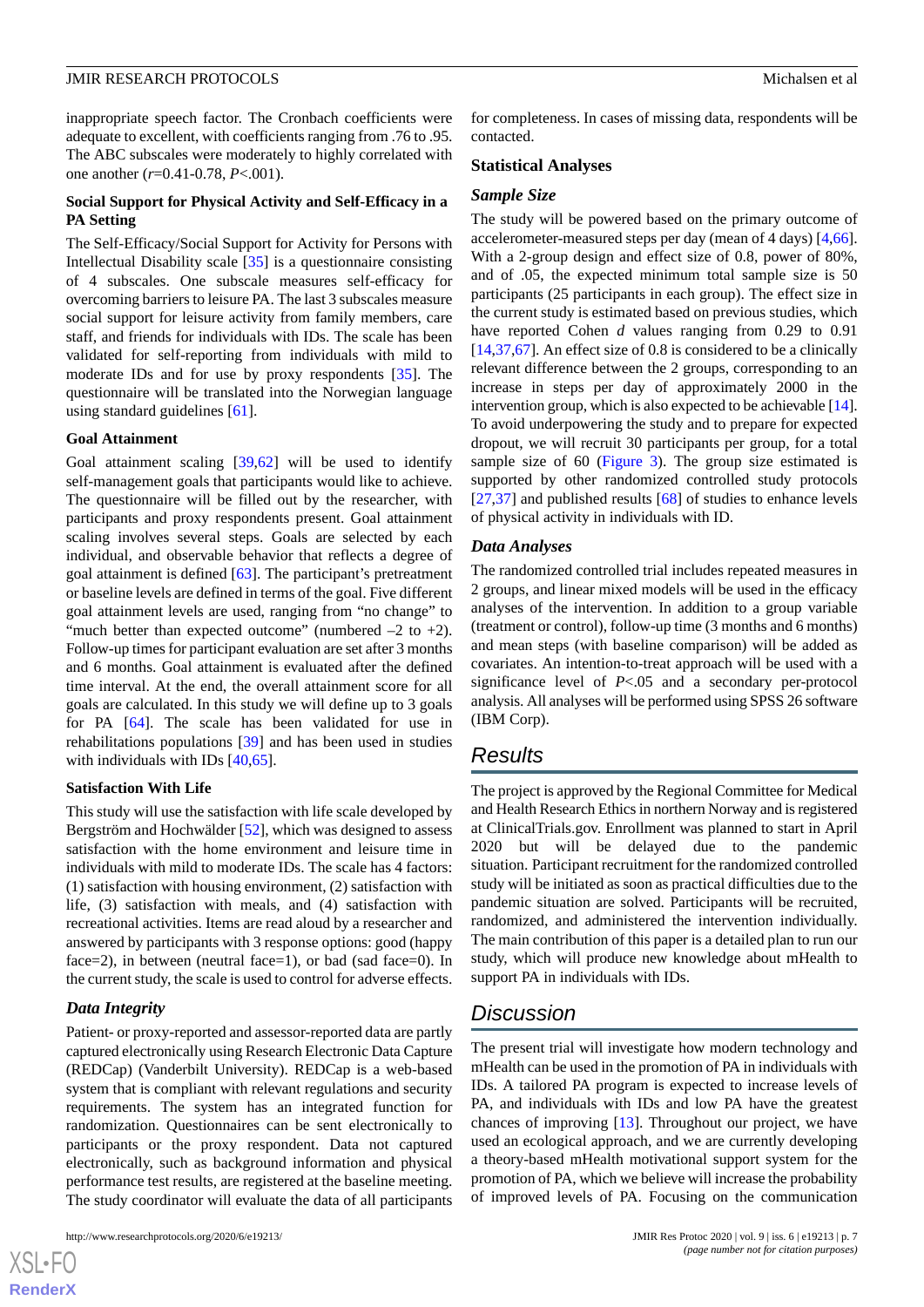abilities of each participant and individual goal setting may be particularly important [[64\]](#page-10-5). As previous research has shown difficulties in recruitment and data collection, including missing follow-up data [[13\]](#page-7-12), we will be prepared to meet these challenges.

By including individuals with all types of IDs and low levels of PA, we can add to the knowledge on whether mHealth support can be successfully adjusted to individuals with different levels of functioning and whether it can increase levels of PA [[5\]](#page-7-3). There is evidence demonstrating that an mHealth intervention for PA can improve self-efficacy in activities, social support [[32\]](#page-8-16), health conditions such as blood pressure [\[13](#page-7-12)], and the results of physical performance tests [\[69](#page-10-10)]. This study has potentially important implications for both individuals with IDs and their support networks. If successful, the project will provide a simple and accessible solution for promoting PA in individuals with IDs. For widespread clinical implementation, it is necessary to engage stakeholders who support individuals with IDs throughout their lives.

#### **Acknowledgments**

The study has been and will continue to be conducted with grants from the Northern Norway Regional Health Authority (grant number HNF1353-17) and has received and will continue to receive support from the Department of Clinical Research, University Hospital of North Norway, Tromsø, Norway.

#### **Conflicts of Interest**

<span id="page-7-0"></span>None declared.

#### **References**

- <span id="page-7-1"></span>1. Oppewal A, Hilgenkamp T, Schäfer Elinder L, Freiberger E, Rintala P, Guerra-Balic M, et al. Correlates of Sedentary Behaviour in Adults with Intellectual Disabilities-A Systematic Review. Int J Environ Res Public Health 2018 Oct 17;15(10) [[FREE Full text](https://www.mdpi.com/resolver?pii=ijerph15102274)] [doi: [10.3390/ijerph15102274](http://dx.doi.org/10.3390/ijerph15102274)] [Medline: [30336554\]](http://www.ncbi.nlm.nih.gov/entrez/query.fcgi?cmd=Retrieve&db=PubMed&list_uids=30336554&dopt=Abstract)
- <span id="page-7-8"></span><span id="page-7-2"></span>2. Maulik PK, Mascarenhas MN, Mathers CD, Dua T, Saxena S. Prevalence of intellectual disability: a meta-analysis of population-based studies. Res Dev Disabil 2011;32(2):419-436. [doi: [10.1016/j.ridd.2010.12.018\]](http://dx.doi.org/10.1016/j.ridd.2010.12.018) [Medline: [21236634](http://www.ncbi.nlm.nih.gov/entrez/query.fcgi?cmd=Retrieve&db=PubMed&list_uids=21236634&dopt=Abstract)]
- <span id="page-7-3"></span>3. Wouters M, Evenhuis HM, Hilgenkamp TIM. Physical activity levels of children and adolescents with moderate-to-severe intellectual disability. J Appl Res Intellect Disabil 2019 Jan;32(1):131-142. [doi: [10.1111/jar.12515\]](http://dx.doi.org/10.1111/jar.12515) [Medline: [29993175](http://www.ncbi.nlm.nih.gov/entrez/query.fcgi?cmd=Retrieve&db=PubMed&list_uids=29993175&dopt=Abstract)]
- 4. Dairo YM, Collett J, Dawes H, Oskrochi GR. Physical activity levels in adults with intellectual disabilities: A systematic review. Prev Med Rep 2016 Dec;4:209-219 [[FREE Full text](https://linkinghub.elsevier.com/retrieve/pii/S2211-3355(16)30058-4)] [doi: [10.1016/j.pmedr.2016.06.008\]](http://dx.doi.org/10.1016/j.pmedr.2016.06.008) [Medline: [27413684](http://www.ncbi.nlm.nih.gov/entrez/query.fcgi?cmd=Retrieve&db=PubMed&list_uids=27413684&dopt=Abstract)]
- <span id="page-7-5"></span><span id="page-7-4"></span>5. Bossink L, van der Putten AA, Vlaskamp C. Understanding low levels of physical activity in people with intellectual disabilities: A systematic review to identify barriers and facilitators. Res Dev Disabil 2017 Sep;68:95-110. [doi: [10.1016/j.ridd.2017.06.008\]](http://dx.doi.org/10.1016/j.ridd.2017.06.008) [Medline: [28750208\]](http://www.ncbi.nlm.nih.gov/entrez/query.fcgi?cmd=Retrieve&db=PubMed&list_uids=28750208&dopt=Abstract)
- <span id="page-7-6"></span>6. Temple VA. Barriers, enjoyment, and preference for physical activity among adults with intellectual disability. International Journal of Rehabilitation Research 2007;30(4):281-287. [doi: [10.1097/mrr.0b013e3282f144fb](http://dx.doi.org/10.1097/mrr.0b013e3282f144fb)] [Medline: [17975447](http://www.ncbi.nlm.nih.gov/entrez/query.fcgi?cmd=Retrieve&db=PubMed&list_uids=17975447&dopt=Abstract)]
- <span id="page-7-7"></span>7. Balogh R, Ouellette-Kuntz H, Bourne L, Lunsky Y, Colantonio A. Organising health care services for persons with an intellectual disability. Cochrane Database Syst Rev 2008 Oct 08(4):CD007492. [doi: [10.1002/14651858.CD007492\]](http://dx.doi.org/10.1002/14651858.CD007492) [Medline: [18843752](http://www.ncbi.nlm.nih.gov/entrez/query.fcgi?cmd=Retrieve&db=PubMed&list_uids=18843752&dopt=Abstract)]
- <span id="page-7-9"></span>8. Haveman M, Perry J, Salvador-Carulla L, Walsh PN, Kerr M, Van Schrojenstein Lantman-de Valk H, et al. Ageing and health status in adults with intellectual disabilities: results of the European POMONA II study. J Intellect Dev Disabil 2011 Mar 14;36(1):49-60. [doi: [10.3109/13668250.2010.549464\]](http://dx.doi.org/10.3109/13668250.2010.549464) [Medline: [21314593\]](http://www.ncbi.nlm.nih.gov/entrez/query.fcgi?cmd=Retrieve&db=PubMed&list_uids=21314593&dopt=Abstract)
- <span id="page-7-10"></span>9. World Health Organization (WHO). Global recommendations on physical activity for health. World Health Organization. Geneva, Switzerland: WHO Press; 2010. URL: [https://apps.who.int/iris/bitstream/handle/10665/44399/9789241599979\\_eng.](https://apps.who.int/iris/bitstream/handle/10665/44399/9789241599979_eng.pdf;jsessionid=D836EDD12833EBF8DDB957C7DA8113CE?sequence=1) [pdf;jsessionid=D836EDD12833EBF8DDB957C7DA8113CE?sequence=1](https://apps.who.int/iris/bitstream/handle/10665/44399/9789241599979_eng.pdf;jsessionid=D836EDD12833EBF8DDB957C7DA8113CE?sequence=1) [accessed 2020-06-13]
- <span id="page-7-11"></span>10. Hansen BH, Kolle E, Steene-Johannessen J, Dalene KE, Ekelund U, Anderssen SA. Monitoring population levels of physical activity and sedentary time in Norway across the lifespan. Scand J Med Sci Sports 2018 Oct 11;29(1):105-112. [doi: [10.1111/sms.13314\]](http://dx.doi.org/10.1111/sms.13314) [Medline: [30276928\]](http://www.ncbi.nlm.nih.gov/entrez/query.fcgi?cmd=Retrieve&db=PubMed&list_uids=30276928&dopt=Abstract)
- <span id="page-7-12"></span>11. Norwegian Directorate of Health. Physical activity for children, adolescents, adults, the elderly and pregnant women: national advice. Norwegian Directorate of Health. Oslo, Norway; 2019. URL: [https://www.helsedirektoratet.no/faglige-rad/](https://www.helsedirektoratet.no/faglige-rad/fysisk-aktivitet-for-barn-unge-voksne-eldre-og-gravide) [fysisk-aktivitet-for-barn-unge-voksne-eldre-og-gravide](https://www.helsedirektoratet.no/faglige-rad/fysisk-aktivitet-for-barn-unge-voksne-eldre-og-gravide) [accessed 2020-06-10]
- <span id="page-7-13"></span>12. Melville CA, Mitchell F, Stalker K, Matthews L, McConnachie A, Murray HM, et al. Effectiveness of a walking programme to support adults with intellectual disabilities to increase physical activity: walk well cluster-randomised controlled trial. Int J Behav Nutr Phys Act 2015 Sep 29;12(1). [doi: [10.1186/s12966-015-0290-5](http://dx.doi.org/10.1186/s12966-015-0290-5)] [Medline: [26416606\]](http://www.ncbi.nlm.nih.gov/entrez/query.fcgi?cmd=Retrieve&db=PubMed&list_uids=26416606&dopt=Abstract)
- 13. van Schijndel-Speet M, Evenhuis H, van Wijck R, van Montfort KCAGM, Echteld MA. A structured physical activity and fitness programme for older adults with intellectual disabilities: results of a cluster-randomised clinical trial. J Intellect Disabil Res 2017 Jan;61(1):16-29. [doi: [10.1111/jir.12267](http://dx.doi.org/10.1111/jir.12267)] [Medline: [27072928](http://www.ncbi.nlm.nih.gov/entrez/query.fcgi?cmd=Retrieve&db=PubMed&list_uids=27072928&dopt=Abstract)]
- 14. Bergström H, Hagströmer M, Hagberg J, Elinder LS. A multi-component universal intervention to improve diet and physical activity among adults with intellectual disabilities in community residences: a cluster randomised controlled trial. Res Dev Disabil 2013 Nov;34(11):3847-3857 [[FREE Full text](https://linkinghub.elsevier.com/retrieve/pii/S0891-4222(13)00320-X)] [doi: [10.1016/j.ridd.2013.07.019\]](http://dx.doi.org/10.1016/j.ridd.2013.07.019) [Medline: [24021393](http://www.ncbi.nlm.nih.gov/entrez/query.fcgi?cmd=Retrieve&db=PubMed&list_uids=24021393&dopt=Abstract)]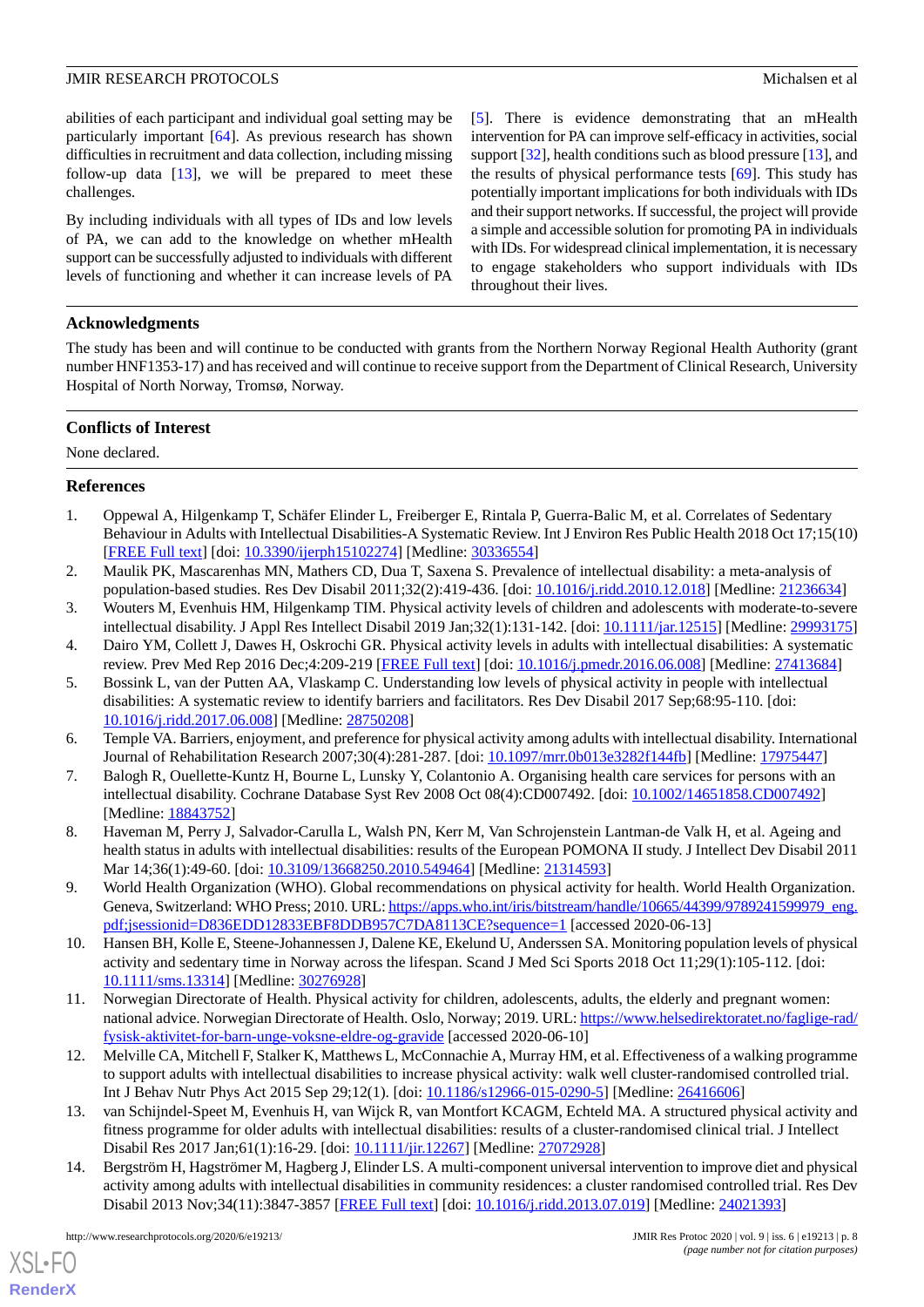- <span id="page-8-0"></span>15. Boer P, Moss SJ. Effect of continuous aerobic vs. interval training on selected anthropometrical, physiological and functional parameters of adults with Down syndrome. Journal of Intellectual Disability Research 2016 Jan 25;60(4):322-334. [doi: [10.1111/jir.12251\]](http://dx.doi.org/10.1111/jir.12251) [Medline: [26805768](http://www.ncbi.nlm.nih.gov/entrez/query.fcgi?cmd=Retrieve&db=PubMed&list_uids=26805768&dopt=Abstract)]
- <span id="page-8-1"></span>16. Lante KA, Walkley JW, Gamble M, Vassos MV. An initial evaluation of a long-term, sustainable, integrated community-based physical activity program for adults with intellectual disability. Journal of Intellectual & Developmental Disability 2011 Aug 15;36(3):197-206. [doi: [10.3109/13668250.2011.593163\]](http://dx.doi.org/10.3109/13668250.2011.593163) [Medline: [21843034](http://www.ncbi.nlm.nih.gov/entrez/query.fcgi?cmd=Retrieve&db=PubMed&list_uids=21843034&dopt=Abstract)]
- <span id="page-8-3"></span><span id="page-8-2"></span>17. Hutzler, Korsensky O. Motivational correlates of physical activity in persons with an intellectual disability: a systematic literature review. J Intellect Disabil Res 2010 Sep;54(9):767-786. [doi: [10.1111/j.1365-2788.2010.01313.x\]](http://dx.doi.org/10.1111/j.1365-2788.2010.01313.x) [Medline: [20712695](http://www.ncbi.nlm.nih.gov/entrez/query.fcgi?cmd=Retrieve&db=PubMed&list_uids=20712695&dopt=Abstract)]
- <span id="page-8-4"></span>18. Lancioni GE, Singh NN, O'Reilly MF, Sigafoos J, Alberti G, Perilli V, et al. Promoting physical activity in people with intellectual and multiple disabilities through a basic technology-aided program. J Intellect Disabil 2016 Dec 21;22(2):113-124. [doi: [10.1177/1744629516684986](http://dx.doi.org/10.1177/1744629516684986)] [Medline: [29804524\]](http://www.ncbi.nlm.nih.gov/entrez/query.fcgi?cmd=Retrieve&db=PubMed&list_uids=29804524&dopt=Abstract)
- <span id="page-8-5"></span>19. Sundblom E, Bergström H, Ellinder LS. Understanding the Implementation Process of a Multi-Component Health Promotion Intervention for Adults with Intellectual Disabilities in Sweden. J Appl Res Intellect Disabil 2015 Jul 26;28(4):296-306. [doi: [10.1111/jar.12139\]](http://dx.doi.org/10.1111/jar.12139) [Medline: [25624120](http://www.ncbi.nlm.nih.gov/entrez/query.fcgi?cmd=Retrieve&db=PubMed&list_uids=25624120&dopt=Abstract)]
- <span id="page-8-6"></span>20. Heller T, Fisher D, Marks B, Hsieh K. Interventions to promote health: crossing networks of intellectual and developmental disabilities and aging. Disabil Health J 2014 Jan;7(1 Suppl):S24-S32. [doi: [10.1016/j.dhjo.2013.06.001\]](http://dx.doi.org/10.1016/j.dhjo.2013.06.001) [Medline: [24456681\]](http://www.ncbi.nlm.nih.gov/entrez/query.fcgi?cmd=Retrieve&db=PubMed&list_uids=24456681&dopt=Abstract)
- <span id="page-8-7"></span>21. Michalsen H, Wangberg SC, Anke A, Hartvigsen G, Jaccheri L, Arntzen C. Family members and health care workers' perspectives on motivational factors of participation in physical activity for people with intellectual disability: A qualitative study. J Intellect Disabil Res 2020 Apr 24;64(4):259-270. [doi: [10.1111/jir.12716\]](http://dx.doi.org/10.1111/jir.12716) [Medline: [31981261\]](http://www.ncbi.nlm.nih.gov/entrez/query.fcgi?cmd=Retrieve&db=PubMed&list_uids=31981261&dopt=Abstract)
- 22. de Jongh T, Gurol-Urganci I, Vodopivec-Jamsek V, Car J, Atun R. Mobile phone messaging for facilitating self-management of long-term illnesses. Cochrane Database Syst Rev 2012 Dec 12;12:CD007459 [[FREE Full text](http://europepmc.org/abstract/MED/23235644)] [doi: [10.1002/14651858.CD007459.pub2\]](http://dx.doi.org/10.1002/14651858.CD007459.pub2) [Medline: [23235644](http://www.ncbi.nlm.nih.gov/entrez/query.fcgi?cmd=Retrieve&db=PubMed&list_uids=23235644&dopt=Abstract)]
- <span id="page-8-8"></span>23. Årsand E, Muzny M, Bradway M, Muzik J, Hartvigsen G. Performance of the first combined smartwatch and smartphone diabetes diary application study. J Diabetes Sci Technol 2015 May 14;9(3):556-563 [\[FREE Full text\]](http://europepmc.org/abstract/MED/25591859) [doi: [10.1177/1932296814567708\]](http://dx.doi.org/10.1177/1932296814567708) [Medline: [25591859\]](http://www.ncbi.nlm.nih.gov/entrez/query.fcgi?cmd=Retrieve&db=PubMed&list_uids=25591859&dopt=Abstract)
- <span id="page-8-10"></span><span id="page-8-9"></span>24. Chomutare T, Johansen SG, Årsand E, Hartvigsen G. Play and Learn: Developing a Social Game for Children with Diabetes. Stud Health Technol Inform 2016;226:55-58. [Medline: [27350465](http://www.ncbi.nlm.nih.gov/entrez/query.fcgi?cmd=Retrieve&db=PubMed&list_uids=27350465&dopt=Abstract)]
- 25. Taylor MJ, Taylor D, Gamboa P, Vlaev I, Darzi A. Using Motion-Sensor Games to Encourage Physical Activity for Adults with Intellectual Disability. Stud Health Technol Inform 2016;220:417-423. [Medline: [27046616\]](http://www.ncbi.nlm.nih.gov/entrez/query.fcgi?cmd=Retrieve&db=PubMed&list_uids=27046616&dopt=Abstract)
- <span id="page-8-11"></span>26. Antypas K, Wangberg SC. Combining users' needs with health behavior models in designing an internet- and mobile-based intervention for physical activity in cardiac rehabilitation. JMIR Res Protoc 2014 Jan 10;3(1):e4 [[FREE Full text](https://www.researchprotocols.org/2014/1/e4/)] [doi: [10.2196/resprot.2725](http://dx.doi.org/10.2196/resprot.2725)] [Medline: [24413185\]](http://www.ncbi.nlm.nih.gov/entrez/query.fcgi?cmd=Retrieve&db=PubMed&list_uids=24413185&dopt=Abstract)
- <span id="page-8-12"></span>27. Pérez-Cruzado D, Cuesta-Vargas AI. Improving Adherence Physical Activity with a Smartphone Application Based on Adults with Intellectual Disabilities (APPCOID). BMC Public Health 2013 Dec 13;13:1173 [\[FREE Full text\]](https://bmcpublichealth.biomedcentral.com/articles/10.1186/1471-2458-13-1173) [doi: [10.1186/1471-2458-13-1173\]](http://dx.doi.org/10.1186/1471-2458-13-1173) [Medline: [24330604\]](http://www.ncbi.nlm.nih.gov/entrez/query.fcgi?cmd=Retrieve&db=PubMed&list_uids=24330604&dopt=Abstract)
- <span id="page-8-14"></span><span id="page-8-13"></span>28. Baranowski T, Blumberg F, Buday R, DeSmet A, Fiellin LE, Green CS, et al. Games for Health for Children-Current Status and Needed Research. Games Health J 2016 Feb;5(1):1-12 [[FREE Full text](http://europepmc.org/abstract/MED/26262772)] [doi: [10.1089/g4h.2015.0026\]](http://dx.doi.org/10.1089/g4h.2015.0026) [Medline: [26262772](http://www.ncbi.nlm.nih.gov/entrez/query.fcgi?cmd=Retrieve&db=PubMed&list_uids=26262772&dopt=Abstract)]
- <span id="page-8-15"></span>29. Pérez-Cruzado D, Cuesta-Vargas AI. Smartphone Reminder For Physical Activity In People With Intellectual Disabilities. Int J Technol Assess Health Care 2017 Jan;33(4):442-443. [doi: [10.1017/S0266462317000630\]](http://dx.doi.org/10.1017/S0266462317000630) [Medline: [28756791\]](http://www.ncbi.nlm.nih.gov/entrez/query.fcgi?cmd=Retrieve&db=PubMed&list_uids=28756791&dopt=Abstract)
- <span id="page-8-16"></span>30. McConkey, Collins S. Using personal goal setting to promote the social inclusion of people with intellectual disability living in supported accommodation. J Intellect Disabil Res 2010 Feb; 54(2): 135-143. [doi: [10.1111/j.1365-2788.2009.01224.x](http://dx.doi.org/10.1111/j.1365-2788.2009.01224.x)] [Medline: [19874448](http://www.ncbi.nlm.nih.gov/entrez/query.fcgi?cmd=Retrieve&db=PubMed&list_uids=19874448&dopt=Abstract)]
- <span id="page-8-18"></span><span id="page-8-17"></span>31. Walker, Snell ME. Effects of augmentative and alternative communication on challenging behavior: a meta-analysis. Augment Altern Commun 2013 Jun;29(2):117-131. [doi: [10.3109/07434618.2013.785020\]](http://dx.doi.org/10.3109/07434618.2013.785020) [Medline: [23705814](http://www.ncbi.nlm.nih.gov/entrez/query.fcgi?cmd=Retrieve&db=PubMed&list_uids=23705814&dopt=Abstract)]
- <span id="page-8-19"></span>32. Mahy J, Shields N, Taylor NF, Dodd KJ. Identifying facilitators and barriers to physical activity for adults with Down syndrome. J Intellect Disabil Res 2010 Sep;54(9):795-805. [doi: [10.1111/j.1365-2788.2010.01308.x\]](http://dx.doi.org/10.1111/j.1365-2788.2010.01308.x) [Medline: [20712696](http://www.ncbi.nlm.nih.gov/entrez/query.fcgi?cmd=Retrieve&db=PubMed&list_uids=20712696&dopt=Abstract)]
- 33. Dixon-Ibarra A, Driver S, Vanderbom K, Humphries K. Understanding physical activity in the group home setting: a qualitative inquiry. Disabil Rehabil 2017 Apr 23;39(7):653-662. [doi: [10.3109/09638288.2016.1160294](http://dx.doi.org/10.3109/09638288.2016.1160294)] [Medline: [27007887\]](http://www.ncbi.nlm.nih.gov/entrez/query.fcgi?cmd=Retrieve&db=PubMed&list_uids=27007887&dopt=Abstract)
- <span id="page-8-20"></span>34. World Health Organization. World Report on Disability. Geneva, Switzerland: World Health Organization Press; 2011 Dec 13. URL: [https://www.who.int/disabilities/world\\_report/2011/report.pdf](https://www.who.int/disabilities/world_report/2011/report.pdf) [accessed 2020-06-13]
- 35. Peterson JJ. Promoting Leisure Physical Activity Participation among Adults with Intellectual Disabilities: Validation of Self-Efficacy and Social Support Scales. Journal of Applied Research in Intellectual Disabilities 2009;22(5):487-497. [doi: [10.1111/j.1468-3148.2009.00500.x\]](http://dx.doi.org/10.1111/j.1468-3148.2009.00500.x)
- 36. Grimby G, Börjesson M, Jonsdottir IH, Schnohr P, Thelle DS, Saltin B. The "Saltin-Grimby Physical Activity Level Scale" and its application to health research. Scand J Med Sci Sports 2015 Dec;25 Suppl 4:119-125. [doi: [10.1111/sms.12611\]](http://dx.doi.org/10.1111/sms.12611) [Medline: [26589125](http://www.ncbi.nlm.nih.gov/entrez/query.fcgi?cmd=Retrieve&db=PubMed&list_uids=26589125&dopt=Abstract)]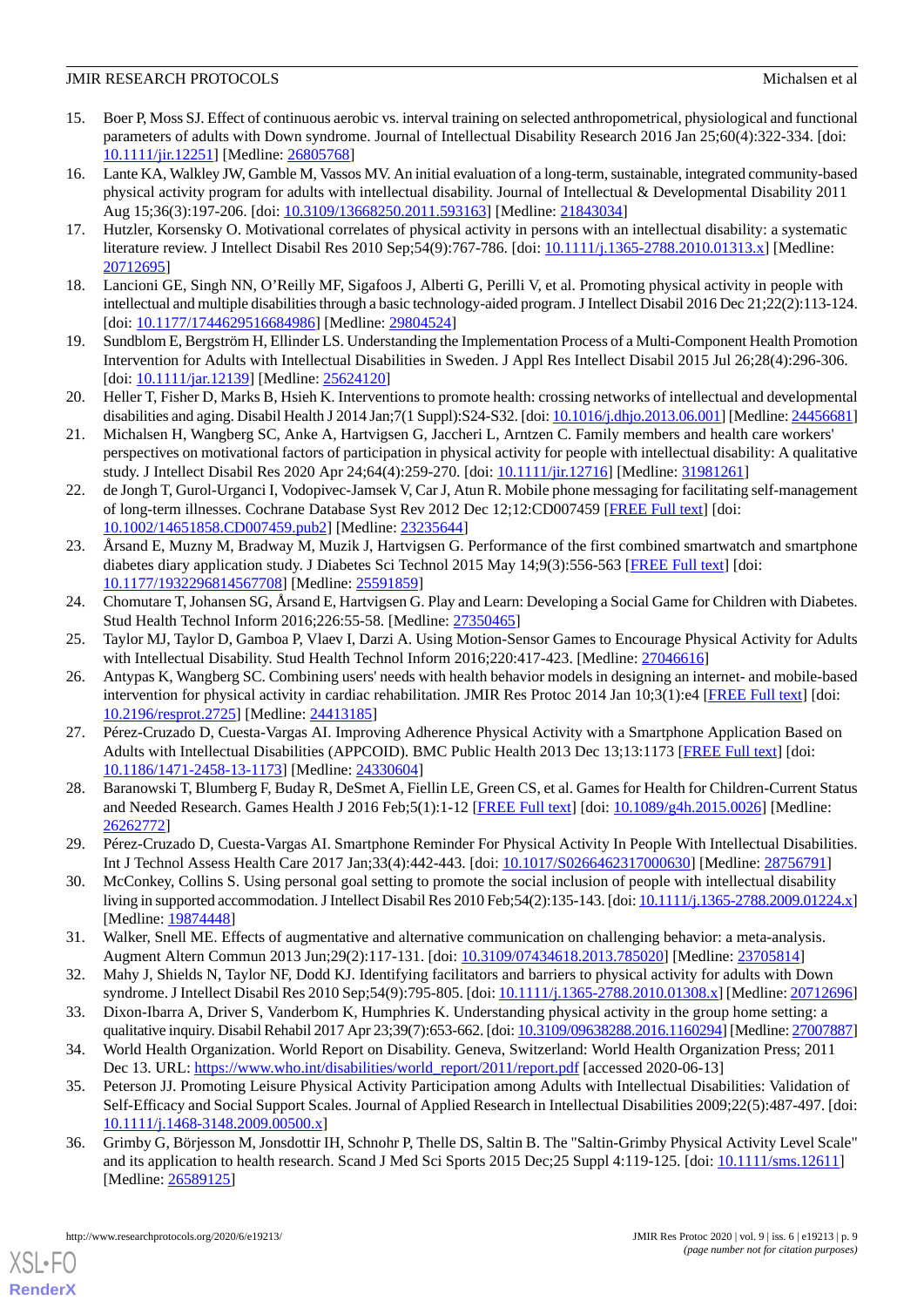- <span id="page-9-0"></span>37. Lante K, Stancliffe RJ, Bauman A, van der Ploeg HP, Jan S, Davis GM. Embedding sustainable physical activities into the everyday lives of adults with intellectual disabilities: a randomised controlled trial. BMC Public Health 2014 Oct 05;14(1):1038 [[FREE Full text\]](https://bmcpublichealth.biomedcentral.com/articles/10.1186/1471-2458-14-1038) [doi: [10.1186/1471-2458-14-1038](http://dx.doi.org/10.1186/1471-2458-14-1038)] [Medline: [25284708](http://www.ncbi.nlm.nih.gov/entrez/query.fcgi?cmd=Retrieve&db=PubMed&list_uids=25284708&dopt=Abstract)]
- <span id="page-9-1"></span>38. Berg V, Haugland V, Wiik MF, Michalsen H, Anke A, Muzny M, et al. eHealth Approach for Motivating Physical Activities of People with Intellectual Disabilities. In: IFIP Advances in Information and Communication Technology, vol 573. Cham, Switzerland: Springer Nature Switzerland AG; Jan 23, 2020:31-41.
- <span id="page-9-3"></span><span id="page-9-2"></span>39. Kiresuk TJ, Sherman RE. Goal attainment scaling: A general method for evaluating comprehensive community mental health programs. Community Ment Health J 1968 Dec;4(6):443-453. [doi: [10.1007/BF01530764\]](http://dx.doi.org/10.1007/BF01530764) [Medline: [24185570\]](http://www.ncbi.nlm.nih.gov/entrez/query.fcgi?cmd=Retrieve&db=PubMed&list_uids=24185570&dopt=Abstract)
- <span id="page-9-4"></span>40. Jones MC, Walley RM, Leech A, Paterson M, Common S, Metcalf C. Using goal attainment scaling to evaluate a needs-led exercise programme for people with severe and profound intellectual disabilities. J Intellect Disabil 2006 Dec 21;10(4):317-335. [doi: [10.1177/1744629506070051\]](http://dx.doi.org/10.1177/1744629506070051) [Medline: [17105740](http://www.ncbi.nlm.nih.gov/entrez/query.fcgi?cmd=Retrieve&db=PubMed&list_uids=17105740&dopt=Abstract)]
- <span id="page-9-5"></span>41. Dijkstra A. Working mechanisms of computer-tailored health education: evidence from smoking cessation. Health Educ Res 2005 Oct;20(5):527-539. [doi: [10.1093/her/cyh014](http://dx.doi.org/10.1093/her/cyh014)] [Medline: [15701665\]](http://www.ncbi.nlm.nih.gov/entrez/query.fcgi?cmd=Retrieve&db=PubMed&list_uids=15701665&dopt=Abstract)
- <span id="page-9-6"></span>42. Palisano RJ, Rosenbaum P, Bartlett D, Livingston MH. Content validity of the expanded and revised Gross Motor Function Classification System. Dev Med Child Neurol 2008 Oct;50(10):744-750 [\[FREE Full text\]](https://doi.org/10.1111/j.1469-8749.2008.03089.x) [doi: [10.1111/j.1469-8749.2008.03089.x\]](http://dx.doi.org/10.1111/j.1469-8749.2008.03089.x) [Medline: [18834387\]](http://www.ncbi.nlm.nih.gov/entrez/query.fcgi?cmd=Retrieve&db=PubMed&list_uids=18834387&dopt=Abstract)
- <span id="page-9-7"></span>43. Jahnsen R, Aamodt G, Rosenbaum P. Gross Motor Function Classification System used in adults with cerebral palsy: agreement of self-reported versus professional rating. Dev Med Child Neurol 2006 Sep;48(9):734-738 [\[FREE Full text\]](https://doi.org/10.1017/S0012162206001575) [doi: [10.1017/S0012162206001575\]](http://dx.doi.org/10.1017/S0012162206001575) [Medline: [16904019](http://www.ncbi.nlm.nih.gov/entrez/query.fcgi?cmd=Retrieve&db=PubMed&list_uids=16904019&dopt=Abstract)]
- <span id="page-9-8"></span>44. Hidecker, Paneth N, Rosenbaum PL, Kent RD, Lillie J, Eulenberg JB, et al. Developing and validating the Communication Function Classification System for individuals with cerebral palsy. Dev Med Child Neurol 2011 Aug;53(8):704-710 [\[FREE](https://doi.org/10.1111/j.1469-8749.2011.03996.x) [Full text\]](https://doi.org/10.1111/j.1469-8749.2011.03996.x) [doi: [10.1111/j.1469-8749.2011.03996.x\]](http://dx.doi.org/10.1111/j.1469-8749.2011.03996.x) [Medline: [21707596](http://www.ncbi.nlm.nih.gov/entrez/query.fcgi?cmd=Retrieve&db=PubMed&list_uids=21707596&dopt=Abstract)]
- <span id="page-9-9"></span>45. Nordstrøm M, Hansen BH, Paus B, Kolset SO. Accelerometer-determined physical activity and walking capacity in persons with Down syndrome, Williams syndrome and Prader-Willi syndrome. Res Dev Disabil 2013 Dec;34(12):4395-4403 [\[FREE](https://linkinghub.elsevier.com/retrieve/pii/S0891-4222(13)00415-0) [Full text\]](https://linkinghub.elsevier.com/retrieve/pii/S0891-4222(13)00415-0) [doi: [10.1016/j.ridd.2013.09.021](http://dx.doi.org/10.1016/j.ridd.2013.09.021)] [Medline: [24139709](http://www.ncbi.nlm.nih.gov/entrez/query.fcgi?cmd=Retrieve&db=PubMed&list_uids=24139709&dopt=Abstract)]
- <span id="page-9-10"></span>46. Temple VA, Stanish HI. Pedometer-measured physical activity of adults with intellectual disability: predicting weekly step counts. Am J Intellect Dev Disabil 2009 Jan;114(1):15-22. [doi: [10.1352/2009.114:15-22\]](http://dx.doi.org/10.1352/2009.114:15-22) [Medline: [19143459\]](http://www.ncbi.nlm.nih.gov/entrez/query.fcgi?cmd=Retrieve&db=PubMed&list_uids=19143459&dopt=Abstract)
- <span id="page-9-12"></span><span id="page-9-11"></span>47. Henriksen A, Haugen Mikalsen M, Woldaregay AZ, Muzny M, Hartvigsen G, Hopstock LA, et al. Using Fitness Trackers and Smartwatches to Measure Physical Activity in Research: Analysis of Consumer Wrist-Worn Wearables. J Med Internet Res 2018 Mar 22;20(3):e110. [doi: [10.2196/jmir.9157\]](http://dx.doi.org/10.2196/jmir.9157) [Medline: [29567635](http://www.ncbi.nlm.nih.gov/entrez/query.fcgi?cmd=Retrieve&db=PubMed&list_uids=29567635&dopt=Abstract)]
- <span id="page-9-13"></span>48. Bunn JA, Navalta JW, Fountaine CJ, Reece JD. Current State of Commercial Wearable Technology in Physical Activity Monitoring 2015-2017. Int J Exerc Sci 2018;11(7):503-515 [\[FREE Full text\]](http://europepmc.org/abstract/MED/29541338) [Medline: [29541338](http://www.ncbi.nlm.nih.gov/entrez/query.fcgi?cmd=Retrieve&db=PubMed&list_uids=29541338&dopt=Abstract)]
- 49. Feehan LM, Geldman J, Sayre EC, Park C, Ezzat AM, Yoo JY, et al. Accuracy of Fitbit Devices: Systematic Review and Narrative Syntheses of Quantitative Data. JMIR Mhealth Uhealth 2018 Aug 09;6(8):e10527 [\[FREE Full text](http://mhealth.jmir.org/2018/8/e10527/)] [doi: [10.2196/10527\]](http://dx.doi.org/10.2196/10527) [Medline: [30093371\]](http://www.ncbi.nlm.nih.gov/entrez/query.fcgi?cmd=Retrieve&db=PubMed&list_uids=30093371&dopt=Abstract)
- <span id="page-9-15"></span><span id="page-9-14"></span>50. Guralnik JM, Simonsick EM, Ferrucci L, Glynn RJ, Berkman LF, Blazer DG, et al. A short physical performance battery assessing lower extremity function: association with self-reported disability and prediction of mortality and nursing home admission. J Gerontol 1994 Mar 01;49(2):M85-M94. [doi: [10.1093/geronj/49.2.m85](http://dx.doi.org/10.1093/geronj/49.2.m85)] [Medline: [8126356](http://www.ncbi.nlm.nih.gov/entrez/query.fcgi?cmd=Retrieve&db=PubMed&list_uids=8126356&dopt=Abstract)]
- <span id="page-9-16"></span>51. Aman, MG. WH Burrow, and PL Wolford, The Aberrant Behavior Checklist-Community: factor validity and effect of subject variables for adults in group homes. Am J Ment Retard 1995;100(3):283-292. [doi: [10.1007/978-1-4419-1698-3\\_1632\]](http://dx.doi.org/10.1007/978-1-4419-1698-3_1632) [Medline: [8554775\]](http://www.ncbi.nlm.nih.gov/entrez/query.fcgi?cmd=Retrieve&db=PubMed&list_uids=8554775&dopt=Abstract)
- <span id="page-9-17"></span>52. Bergström H, Hochwälder J, Kottorp A, Elinder LS. Psychometric evaluation of a scale to assess satisfaction with life among people with intellectual disabilities living in community residences. J Intellect Disabil Res 2013 Mar;57(3):250-256. [doi: [10.1111/j.1365-2788.2011.01531.x](http://dx.doi.org/10.1111/j.1365-2788.2011.01531.x)] [Medline: [22369655](http://www.ncbi.nlm.nih.gov/entrez/query.fcgi?cmd=Retrieve&db=PubMed&list_uids=22369655&dopt=Abstract)]
- <span id="page-9-18"></span>53. Lee PH, Macfarlane DJ, Lam TH, Stewart SM. Validity of the International Physical Activity Questionnaire Short Form (IPAQ-SF): a systematic review. Int J Behav Nutr Phys Act 2011 Oct 21;8:115 [[FREE Full text](https://ijbnpa.biomedcentral.com/articles/10.1186/1479-5868-8-115)] [doi: [10.1186/1479-5868-8-115\]](http://dx.doi.org/10.1186/1479-5868-8-115) [Medline: [22018588\]](http://www.ncbi.nlm.nih.gov/entrez/query.fcgi?cmd=Retrieve&db=PubMed&list_uids=22018588&dopt=Abstract)
- <span id="page-9-19"></span>54. Bailey KV, Ferro-Luzzi A. Use of body mass index of adults in assessing individual and community nutritional status. Bulletin of the World Health Organization 1995;73(5):673. [Medline: [8846494\]](http://www.ncbi.nlm.nih.gov/entrez/query.fcgi?cmd=Retrieve&db=PubMed&list_uids=8846494&dopt=Abstract)
- <span id="page-9-20"></span>55. Freire AN, Guerra RO, Alvarado B, Guralnik JM, Zunzunegui MV. Validity and reliability of the short physical performance battery in two diverse older adult populations in Quebec and Brazil. J Aging Health 2012 Aug;24(5):863-878. [doi: [10.1177/0898264312438551\]](http://dx.doi.org/10.1177/0898264312438551) [Medline: [22422762\]](http://www.ncbi.nlm.nih.gov/entrez/query.fcgi?cmd=Retrieve&db=PubMed&list_uids=22422762&dopt=Abstract)
- <span id="page-9-21"></span>56. Bergland, Strand BH. Norwegian reference values for the Short Physical Performance Battery (SPPB): the Tromsø Study. BMC Geriatr 2019 Aug 08;19(1):216 [\[FREE Full text\]](https://bmcgeriatr.biomedcentral.com/articles/10.1186/s12877-019-1234-8) [doi: [10.1186/s12877-019-1234-8](http://dx.doi.org/10.1186/s12877-019-1234-8)] [Medline: [31395008\]](http://www.ncbi.nlm.nih.gov/entrez/query.fcgi?cmd=Retrieve&db=PubMed&list_uids=31395008&dopt=Abstract)
- 57. Olsen CF, Bergland A. Reliability of the Norwegian version of the short physical performance battery in older people with and without dementia. BMC Geriatr 2017 Jun 09;17(1):124 [[FREE Full text](https://bmcgeriatr.biomedcentral.com/articles/10.1186/s12877-017-0514-4)] [doi: [10.1186/s12877-017-0514-4\]](http://dx.doi.org/10.1186/s12877-017-0514-4) [Medline: [28599623](http://www.ncbi.nlm.nih.gov/entrez/query.fcgi?cmd=Retrieve&db=PubMed&list_uids=28599623&dopt=Abstract)]
- 58. Oppewal A, Festen DAM, Hilgenkamp TIM. Gait Characteristics of Adults With Intellectual Disability. Am J Intellect Dev Disabil 2018 May;123(3):283-299. [doi: [10.1352/1944-7558-123.3.283\]](http://dx.doi.org/10.1352/1944-7558-123.3.283) [Medline: [29671638](http://www.ncbi.nlm.nih.gov/entrez/query.fcgi?cmd=Retrieve&db=PubMed&list_uids=29671638&dopt=Abstract)]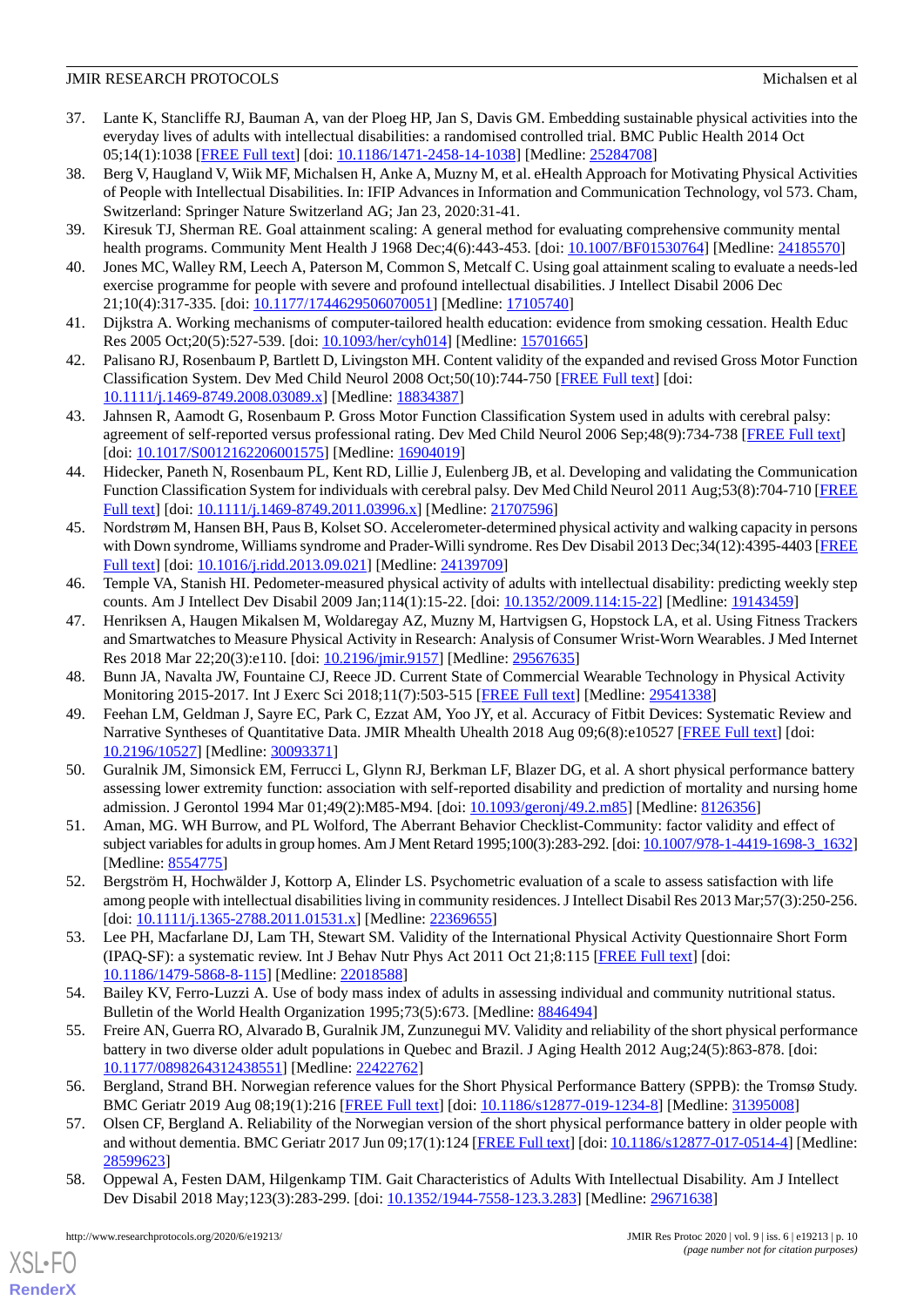- <span id="page-10-0"></span>59. Torres-Unda J, Polo V, Dunabeitia I, Bidaurrazaga-Letona I, García-Gil M, Rodriguez-Larrad A, et al. The Feldenkrais Method improves functioning and body balance in people with intellectual disability in supported employment: A randomized clinical trial. Res Dev Disabil 2017 Nov;70:104-112. [doi: [10.1016/j.ridd.2017.08.012](http://dx.doi.org/10.1016/j.ridd.2017.08.012)] [Medline: [28923375](http://www.ncbi.nlm.nih.gov/entrez/query.fcgi?cmd=Retrieve&db=PubMed&list_uids=28923375&dopt=Abstract)]
- <span id="page-10-1"></span>60. Halvorsen M, Aman MG, Mathiassen B, Brøndbo PH, Steinsvik OO, Martinussen M. Psychometric Properties of the Norwegian Aberrant Behavior Checklist and Diagnostic Relationships in a Neuro-Pediatric Sample. Journal of Mental Health Research in Intellectual Disabilities 2019 Jul 04;12(3-4):234-255 [\[FREE Full text](https://www.tandfonline.com/doi/full/10.1080/19315864.2019.1630872)] [doi: [10.1080/19315864.2019.1630872\]](http://dx.doi.org/10.1080/19315864.2019.1630872)
- <span id="page-10-3"></span><span id="page-10-2"></span>61. Guillemin F, Bombardier C, Beaton D. Cross-cultural adaptation of health-related quality of life measures: Literature review and proposed guidelines. Journal of Clinical Epidemiology 1993 Dec;46(12):1417-1432. [doi: [10.1016/0895-4356\(93\)90142-n](http://dx.doi.org/10.1016/0895-4356(93)90142-n)] [Medline: [8263569\]](http://www.ncbi.nlm.nih.gov/entrez/query.fcgi?cmd=Retrieve&db=PubMed&list_uids=8263569&dopt=Abstract)
- <span id="page-10-4"></span>62. Turner-Stokes L. Goal attainment scaling (GAS) in rehabilitation: a practical guide. Clin Rehabil 2009 Apr;23(4):362-370. [doi: [10.1177/0269215508101742](http://dx.doi.org/10.1177/0269215508101742)] [Medline: [19179355\]](http://www.ncbi.nlm.nih.gov/entrez/query.fcgi?cmd=Retrieve&db=PubMed&list_uids=19179355&dopt=Abstract)
- <span id="page-10-5"></span>63. Krasny-Pacini A, Hiebel J, Pauly F, Godon S, Chevignard M. Goal attainment scaling in rehabilitation: a literature-based update. Ann Phys Rehabil Med 2013 Apr;56(3):212-230 [[FREE Full text](https://linkinghub.elsevier.com/retrieve/pii/S1877-0657(13)00027-4)] [doi: [10.1016/j.rehab.2013.02.002](http://dx.doi.org/10.1016/j.rehab.2013.02.002)] [Medline: [23562111](http://www.ncbi.nlm.nih.gov/entrez/query.fcgi?cmd=Retrieve&db=PubMed&list_uids=23562111&dopt=Abstract)]
- <span id="page-10-6"></span>64. Willis C, Nyquist A, Jahnsen R, Elliott C, Ullenhag A. Enabling physical activity participation for children and youth with disabilities following a goal-directed, family-centred intervention. Res Dev Disabil 2018 Jun;77:30-39. [doi: [10.1016/j.ridd.2018.03.010\]](http://dx.doi.org/10.1016/j.ridd.2018.03.010) [Medline: [29635224\]](http://www.ncbi.nlm.nih.gov/entrez/query.fcgi?cmd=Retrieve&db=PubMed&list_uids=29635224&dopt=Abstract)
- <span id="page-10-7"></span>65. Estival S, Krasny-Pacini A, Laurier V, Maugard C, Thuilleaux D, Postal V. Cognitive Training Targeting Planning Dysfunction in Adults with Prader-Willi Syndrome: Brief Report of a Study Protocol. Dev Neurorehabil 2019 Nov 29;22(8):569-575. [doi: [10.1080/17518423.2019.1642414\]](http://dx.doi.org/10.1080/17518423.2019.1642414) [Medline: [31355692](http://www.ncbi.nlm.nih.gov/entrez/query.fcgi?cmd=Retrieve&db=PubMed&list_uids=31355692&dopt=Abstract)]
- <span id="page-10-8"></span>66. Elinder LS, Bergström H, Hagberg J, Wihlman U, Hagströmer M. Promoting a healthy diet and physical activity in adults with intellectual disabilities living in community residences: design and evaluation of a cluster-randomized intervention. BMC Public Health 2010 Dec 13;10(1):761 [[FREE Full text](https://bmcpublichealth.biomedcentral.com/articles/10.1186/1471-2458-10-761)] [doi: [10.1186/1471-2458-10-761\]](http://dx.doi.org/10.1186/1471-2458-10-761) [Medline: [21144033](http://www.ncbi.nlm.nih.gov/entrez/query.fcgi?cmd=Retrieve&db=PubMed&list_uids=21144033&dopt=Abstract)]
- <span id="page-10-9"></span>67. Rimmer JH, Heller T, Wang E, Valerio I. Improvements in Physical Fitness in Adults With Down Syndrome. Am J Mental Retard 2004;109(2):165. [doi: [10.1352/0895-8017\(2004\)109<165:iipfia>2.0.co;2\]](http://dx.doi.org/10.1352/0895-8017(2004)109<165:iipfia>2.0.co;2)
- <span id="page-10-10"></span>68. Shields N, Taylor NF, Wee E, Wollersheim D, O'Shea SD, Fernhall B. A community-based strength training programme increases muscle strength and physical activity in young people with Down syndrome: a randomised controlled trial. Res Dev Disabil 2013 Dec;34(12):4385-4394. [doi: [10.1016/j.ridd.2013.09.022](http://dx.doi.org/10.1016/j.ridd.2013.09.022)] [Medline: [24120754](http://www.ncbi.nlm.nih.gov/entrez/query.fcgi?cmd=Retrieve&db=PubMed&list_uids=24120754&dopt=Abstract)]
- 69. Oppewal A, Hilgenkamp TIM. Adding meaning to physical fitness test results in individuals with intellectual disabilities. Disabil Rehabil 2020 May 02;42(10):1406-1413. [doi: [10.1080/09638288.2018.1527399](http://dx.doi.org/10.1080/09638288.2018.1527399)] [Medline: [30712416\]](http://www.ncbi.nlm.nih.gov/entrez/query.fcgi?cmd=Retrieve&db=PubMed&list_uids=30712416&dopt=Abstract)

## **Abbreviations**

**ABC:** Aberrant Behavior Checklist **ABC-C:** Aberrant Behavior Checklist—Community **ID:** intellectual disability **mHealth:** mobile health **PA:** physical activity **SPPB:** Short Physical Performance Battery **WHO:** World Health Organization

*Edited by G Eysenbach; submitted 08.04.20; peer-reviewed by C Forbes, T Mettler, K Ng; comments to author 08.05.20; revised version received 19.05.20; accepted 19.05.20; published 29.06.20*

*Please cite as:*

*Michalsen H, Wangberg SC, Hartvigsen G, Jaccheri L, Muzny M, Henriksen A, Olsen MI, Thrane G, Jahnsen RB, Pettersen G, Arntzen C, Anke A Physical Activity With Tailored mHealth Support for Individuals With Intellectual Disabilities: Protocol for a Randomized Controlled Trial JMIR Res Protoc 2020;9(6):e19213 URL: <http://www.researchprotocols.org/2020/6/e19213/> doi: [10.2196/19213](http://dx.doi.org/10.2196/19213)*

*PMID: [32437328](http://www.ncbi.nlm.nih.gov/entrez/query.fcgi?cmd=Retrieve&db=PubMed&list_uids=32437328&dopt=Abstract)*

©Henriette Michalsen, Silje Camilla Wangberg, Gunnar Hartvigsen, Letizia Jaccheri, Miroslav Muzny, André Henriksen, Monica Isabel Olsen, Gyrd Thrane, Reidun Birgitta Jahnsen, Gunn Pettersen, Cathrine Arntzen, Audny Anke. Originally published in